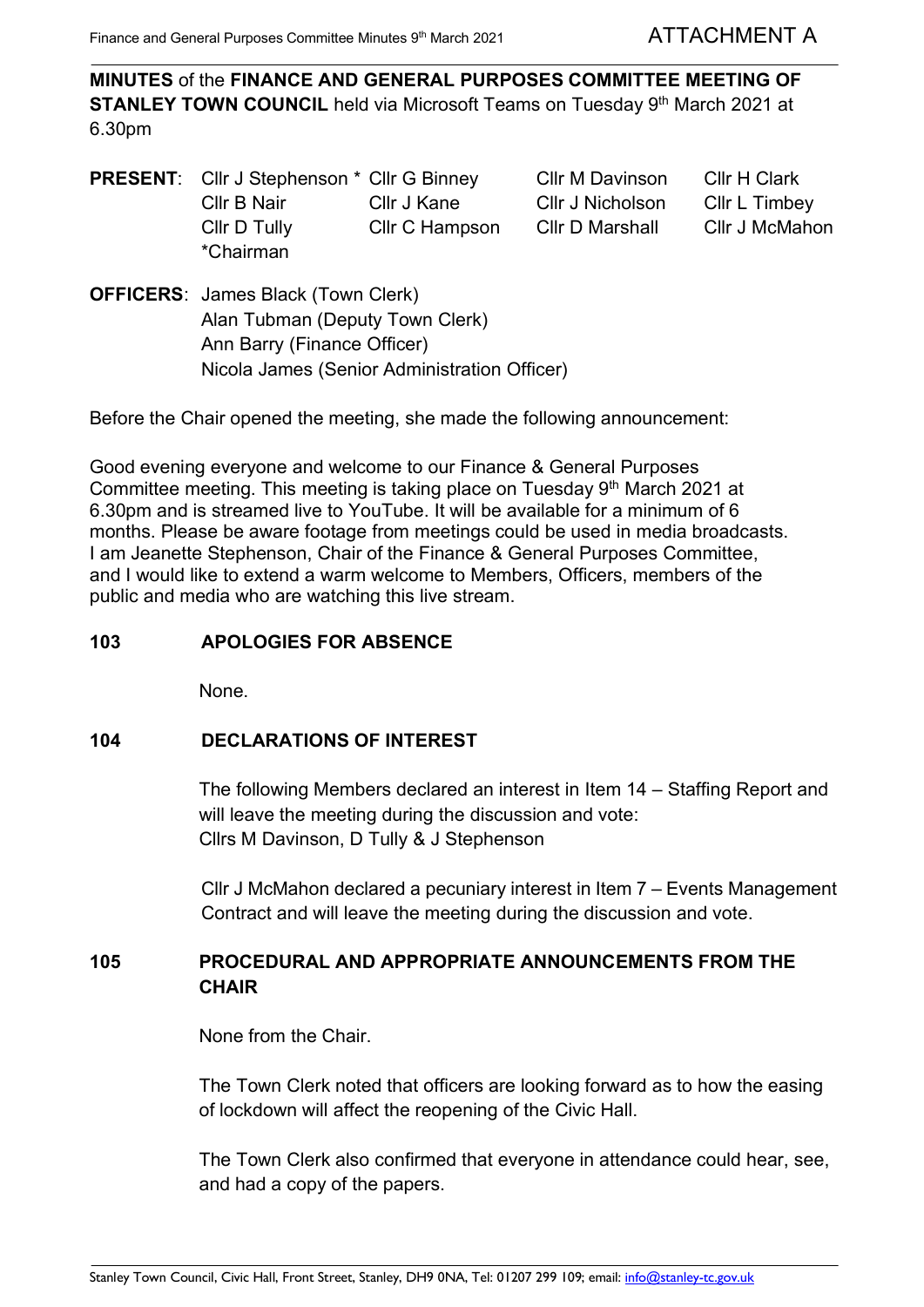#### **106 PUBLIC PARTICIPATION**

Nothing was received in writing before the meeting.

#### **107 CONFIRMATION OF MINUTES**

It was proposed by Cllr L Timbey, seconded by Cllr C Hampson and **RESOLVED** that the minutes of the Finance & General Purposes Committee meeting held on 9th February 2021 be **APPROVED** and signed as a correct record.

#### **108 ACCOUNTS FOR PAYMENT & BANK RECONCILIATION**

It was proposed by Cllr G Binney, seconded by Cllr B Nair and **RESOLVED** that the Committee: **APPROVE** the payment of accounts for February 2021; **NOTE** the bank reconciliation for February 2021;

*\* Cllr J McMahon left the meeting*

### **109 EVENTS MANAGEMENT CONTRACT**

Members considered the report provided by the Town Clerk. It was proposed by Cllr M Davinson, seconded by Cllr B Nair and **RESOLVED** by unanimous vote that the Committee **RECOMMENDS** to Full Council that:

- (i) Council rolls over the final year of the contract with Alan Hillary Events Ltd to cover the year 2021/22
- (ii) Council requests Officers explore possible options for the events contract for 2022/23 and beyond, and present a report to Finance and General Purposes at the later date
- (iii) Council rolls over funding for the cancelled 2020 Stanley Events, fireworks event
- (iv) Council requests Officers to explore options to ensure the Stanley Events fireworks event continues beyond 2021
- (v) Council requests Officers to focus time on planning potential events and approves looking to increase partnership working to add greater value to the events

It was also requested that Officers look into opening a Summer Cinema and report back to the Committee.

*\* Cllr J McMahon returned to the meeting*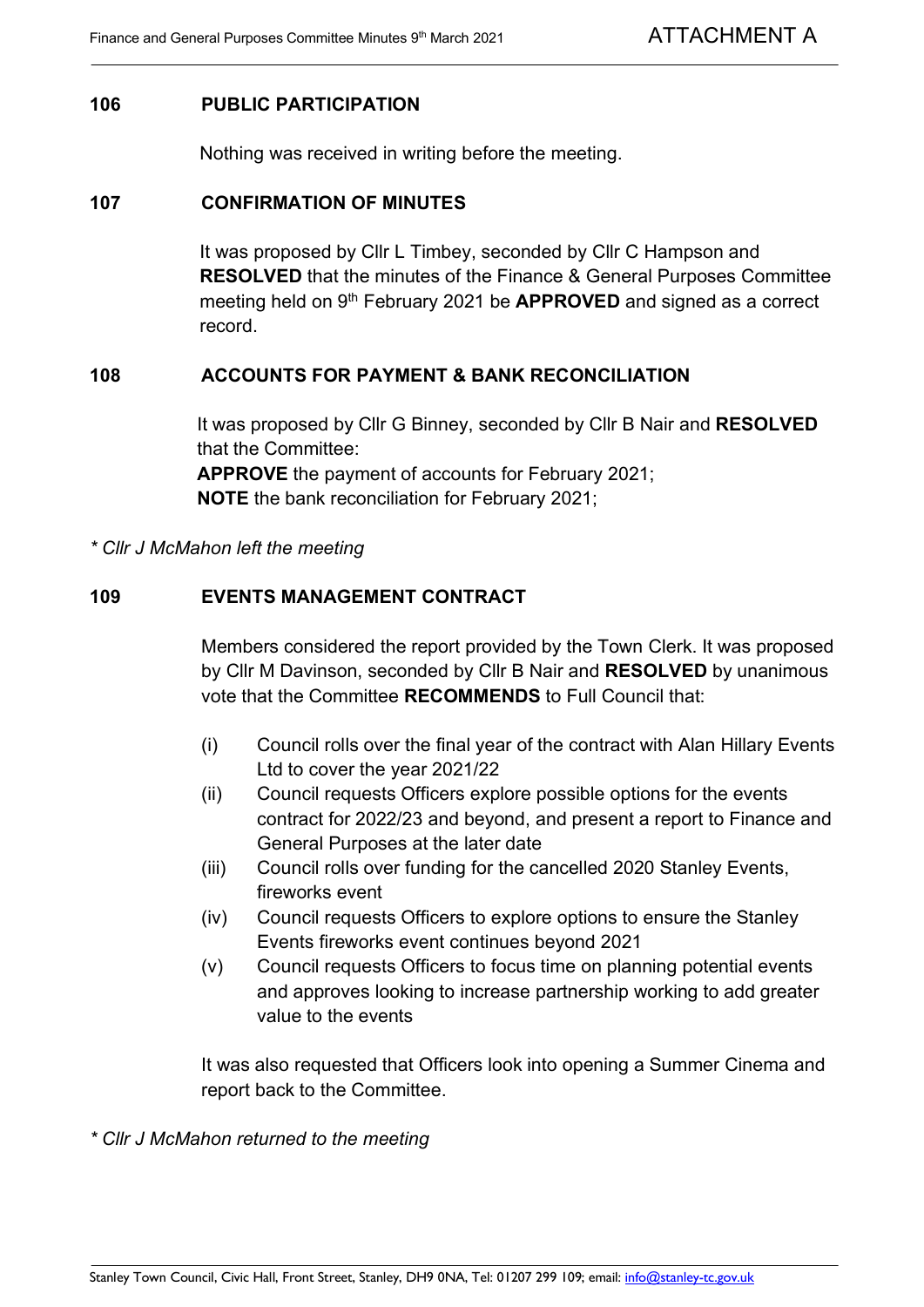# **110 BUDGET PLAN**

Members considered each of the recommendations in the report from the Town Clerk separately.

# **5.1 – Strategic Plans**

It was proposed by Cllr L Timbey, seconded by Cllr M Davinson and **RESOLVED** that the following strategic plans be produced by Officers and presented to the Committee:

- i. Civic Hall capital works programme including improvement works
- ii. Community Engagement Plan
- iii. Environmental Services Strategic Plan
- iv. Civic Hall Strategic Plan
- v. Grant Funding Strategic Plan

### **5.2 – Expenditure**

It was proposed by Cllr B Nair, seconded by Cllr G Binney and **RESOLVED** that all other areas of expenditure are delegated to the Town Clerk, in line with the budget heading, reportable to the Finance and General Purposes Committee on a regular basis.

### **5.3 – Marketing Arrangements**

It was proposed by Cllr M Davinson, seconded by Cllr L Timbey and **RESOLVED** by recorded vote that the current arrangements with CREO continue but that Officers need to increase communications with CREO to make better use of the contract.

### **5.4 – Environmental Services Vehicle**

It was proposed by Cllr L Timbey, seconded by Cllr C Hampson and **RESOLVED** that the current vehicle hire is continued until after the Elections and that the Town Clerk provide a feasibility report to the Committee on the costs of purchase vs the costs of hire over 3 years.

### *\* Cllr J Nicholson left the meeting*

### **5.5 – Durham County Council Contracts**

It was proposed by Cllr L Timbey, seconded by Cllr C Hampson and **RESOLVED** by recorded vote that Committee **RECOMMENDS** that Full Council continue with the current contracts for the year 2021/22.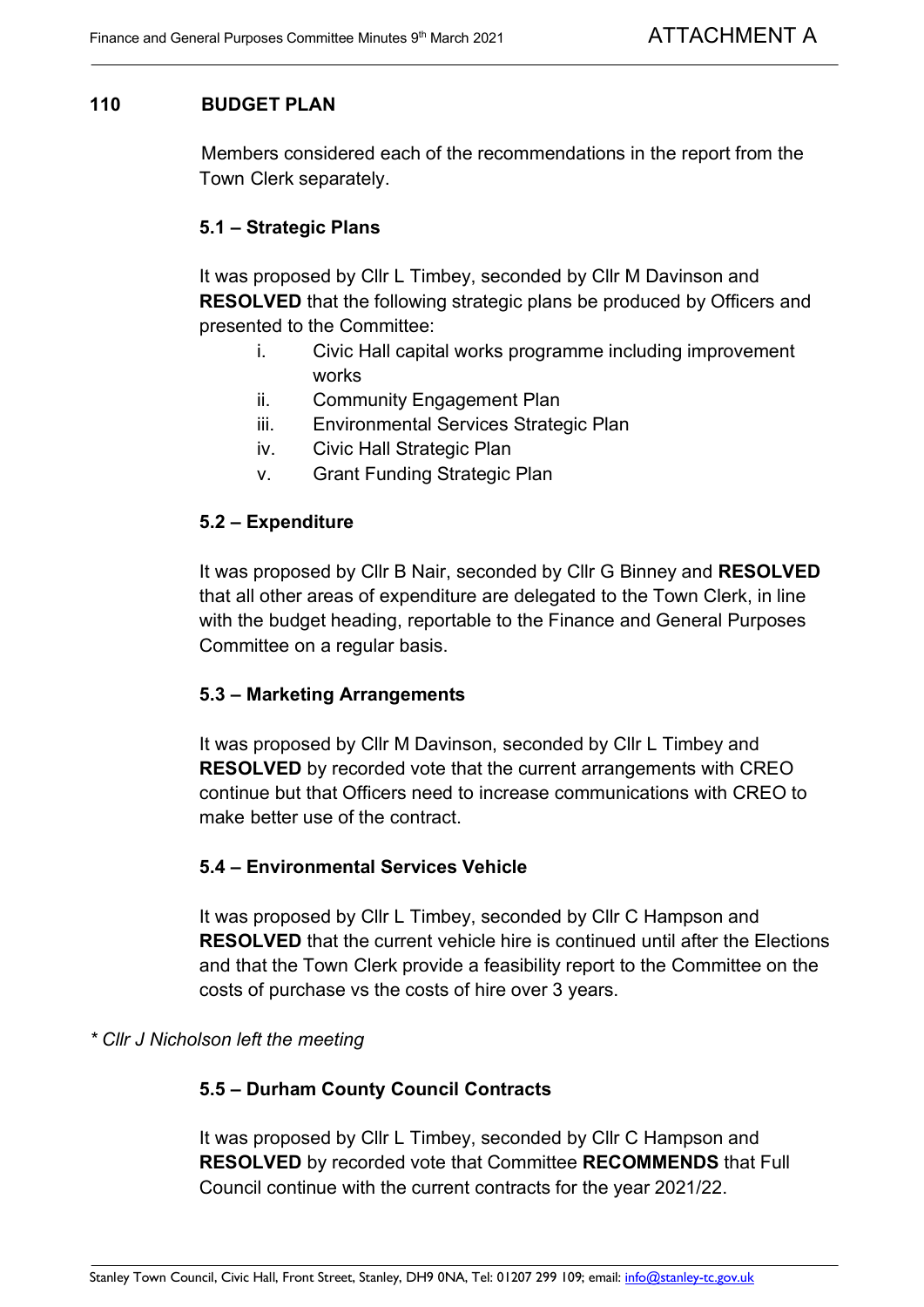*\* Cllr J Nicholson returned to the meeting*

#### **111 EVENTS WORKING GROUP**

The Deputy Town Clerk presented the minutes from the January & February 2021 Events Working Group meetings. It was proposed by Cllr B Nair, seconded by Cllr G Binney and **RESOLVED** that the minutes be **NOTED.**

#### **112 POLICY WORKING GROUP**

The Deputy Town Clerk presented the minutes from the January 2021 Policy Working Group meeting. It was proposed by Cllr B Nair, seconded by Cllr G Binney and **RESOLVED** that the minutes be **NOTED.**

The Committee thanked both Officers and Members who have sat in both the Events & Policy Working Groups.

#### **113 ST CUTHBERT & TANFIELD**

The Deputy Town Clerk presented his report. It was proposed by Cllr L Timbey, seconded by Cllr G Binney and **RESOLVED** that the project be supported with the remaining Heritage budget of £4694.

#### **114 BUILDING COMPLIANCY**

Committee **NOTED** the report from the Town Clerk.

*Item 15 – date, time and venue of the next meeting was dealt with at this point*

### **115 EXCLUSION OF PRESS AND PUBLIC**

Council **RESOLVED** that under the Public Bodies (Admission to Meetings) Act 1960, the public and representatives of the press and broadcast media be excluded from the meeting during the consideration of the following items of business as publicity would be prejudicial to the public interest due to the confidential nature of the business to be transacted.

*Justification for excluding the public and press from consideration of the following item: Staffing confidentiality.*

*\* A Tubman, N James and Cllrs M Davinson, D Tully & J Stephenson left the meeting*

*\* Cllr G Binney chaired the meeting from this point*

### **116 STAFFING REPORT**

It was proposed by Cllr L Timbey, seconded by Cllr B Nair and **RESOLVED** by unanimous vote that the Committee **RECOMMENDS** to Full Council that: